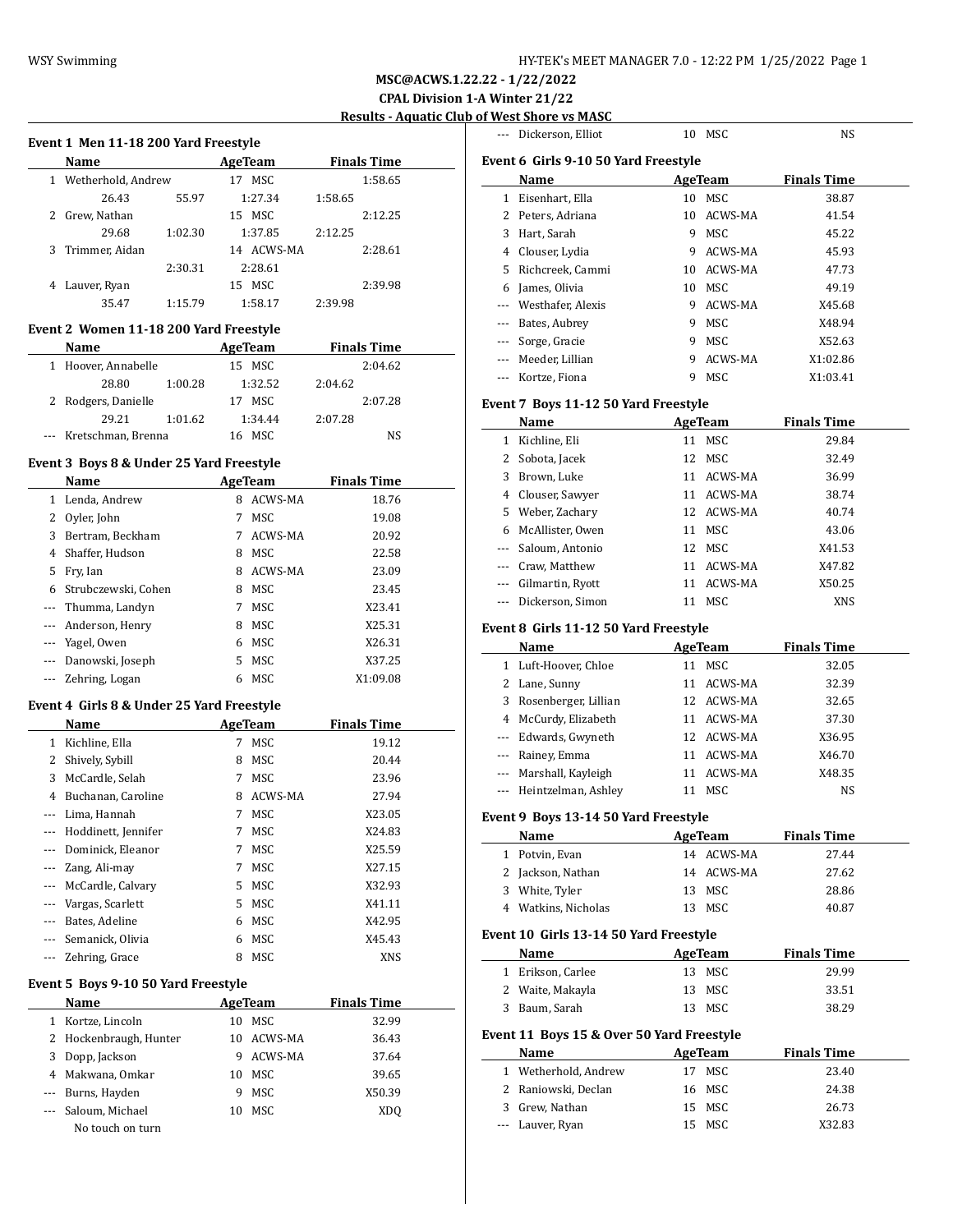**Event 12 Girls 15 & Over 50 Yard Freestyle**

**MSC@ACWS.1.22.22 - 1/22/2022 CPAL Division 1-A Winter 21/22 Results - Aquatic Club of West Shore vs MASC**

 $\overline{\phantom{a}}$ 

 $\frac{1}{2}$ 

|                                                                                                                           | Name                                           |         | <b>AgeTeam</b> | <b>Finals Time</b> |  |
|---------------------------------------------------------------------------------------------------------------------------|------------------------------------------------|---------|----------------|--------------------|--|
| 1                                                                                                                         | Hahn, Alicia                                   | 17      | MSC            | 26.49              |  |
|                                                                                                                           | 2 Kutz, Joy                                    |         | 17 MSC         | 28.85              |  |
| 3                                                                                                                         | Kirkpatrick, Ryann                             |         | 15 ACWS-MA     | 32.47              |  |
|                                                                                                                           | --- McKenney, Katelyn                          |         | 15 MSC         | X29.37             |  |
| $\frac{1}{2} \left( \frac{1}{2} \right) \left( \frac{1}{2} \right) \left( \frac{1}{2} \right) \left( \frac{1}{2} \right)$ | Snyder, Leah                                   |         | 17 MSC         | X29.81             |  |
|                                                                                                                           |                                                |         |                |                    |  |
|                                                                                                                           | Event 13 Boys 8 & Under 25 Yard Breaststroke   |         |                |                    |  |
|                                                                                                                           | Name                                           | AgeTeam |                | <b>Finals Time</b> |  |
|                                                                                                                           | 1 Lenda, Andrew                                |         | 8 ACWS-MA      | 24.87              |  |
|                                                                                                                           | 2 Oyler, John                                  |         | 7 MSC          | 27.59              |  |
|                                                                                                                           | 3 Hollick, Gavin                               |         | 8 MSC          | 28.68              |  |
|                                                                                                                           | *4 Fry, Ian                                    |         | 8 ACWS-MA      | 29.61              |  |
| $*4$                                                                                                                      | Gilmore, Brayden                               |         | 8 ACWS-MA      | 29.61              |  |
|                                                                                                                           | Event 14 Girls 8 & Under 25 Yard Breaststroke  |         |                |                    |  |
|                                                                                                                           | Name                                           |         | AgeTeam        | <b>Finals Time</b> |  |
|                                                                                                                           | 1 Lima, Emily                                  |         | 8 MSC          | 27.58              |  |
|                                                                                                                           | 2 Buchanan, Caroline                           |         | 8 ACWS-MA      | 36.94              |  |
|                                                                                                                           | 3 Sweigart, Abigail                            |         | 7 MSC          | 41.49              |  |
|                                                                                                                           | 4 Grigor, Emma                                 |         | 8 MSC          | 41.51              |  |
|                                                                                                                           | Event 15 Boys 9-10 50 Yard Breaststroke        |         |                |                    |  |
|                                                                                                                           | <b>Name</b>                                    |         | AgeTeam        | <b>Finals Time</b> |  |
|                                                                                                                           | 1 Lambert, Julian                              |         | 9 MSC          | 47.65              |  |
|                                                                                                                           | 2 McCardle, Talon                              |         | 9 MSC          | 50.54              |  |
|                                                                                                                           |                                                |         | 9 ACWS-MA      | 53.86              |  |
|                                                                                                                           | 3 Dopp, Jackson                                |         |                |                    |  |
|                                                                                                                           | 4 McKenney, Ryan                               |         | 10 MSC         | 56.39              |  |
| 5                                                                                                                         | Hockenbraugh, Hunter                           |         | 10 ACWS-MA     | 58.10              |  |
|                                                                                                                           | Event 16 Girls 9-10 50 Yard Breaststroke       |         |                |                    |  |
|                                                                                                                           | Name                                           |         | AgeTeam        | <b>Finals Time</b> |  |
|                                                                                                                           | 1 Peters, Adriana                              |         | 10 ACWS-MA     | 51.37              |  |
|                                                                                                                           | 2 Oyler, Abigail                               |         | 9 MSC          | 51.66              |  |
|                                                                                                                           | 3 Eisenhart, Ella                              |         | 10 MSC         | 54.21              |  |
|                                                                                                                           | 4 Westhafer, Alexis                            |         | 9 ACWS-MA      | 56.45              |  |
|                                                                                                                           | 5 Galeano, Tatum                               |         | 10 ACWS-MA     | 56.47              |  |
|                                                                                                                           | 6 Beltrandi, Izabella                          |         | 9 MSC          | 57.30              |  |
|                                                                                                                           | 7 James, Olivia                                |         | 10 MSC         | 1:18.49            |  |
|                                                                                                                           | --- Hart, Sarah                                |         | 9 MSC          | X1:10.84           |  |
| $\cdots$                                                                                                                  | Meeder, Lillian                                |         | 9 ACWS-MA      | <b>XDQ</b>         |  |
|                                                                                                                           | Hands brought beyond the hipline during stroke |         |                |                    |  |
|                                                                                                                           | Event 17 Boys 11-12 50 Yard Breaststroke       |         |                |                    |  |
|                                                                                                                           | Name                                           |         | AgeTeam        | <b>Finals Time</b> |  |
| $1 \quad$                                                                                                                 | Gesell, Cameron                                | 12      | <b>MSC</b>     | 39.25              |  |
|                                                                                                                           | 2 Alsted, Ethan                                | 12      | ACWS-MA        | 42.39              |  |
|                                                                                                                           | 3 Brown, Luke                                  |         | 11 ACWS-MA     | 44.54              |  |
|                                                                                                                           | 4 Saloum, Antonio                              |         | 12 MSC         | 52.84              |  |
| 5                                                                                                                         | Weber, Zachary                                 |         | 12 ACWS-MA     | 59.84              |  |
|                                                                                                                           | --- Clouser, Sawyer                            | 11      | ACWS-MA        | X1:05.73           |  |
| ---                                                                                                                       | Sobota, Jacek                                  | 12      | MSC            | <b>XDQ</b>         |  |
|                                                                                                                           | One hand touch                                 |         |                |                    |  |
|                                                                                                                           | Dickerson, Simon                               |         | 11 MSC         | XNS                |  |
|                                                                                                                           |                                                |         |                |                    |  |

--- Mathias, Vincent 12 MSC NS

#### **Event 18 Girls 11-12 50 Yard Breaststroke**

|   | Name                    |    | AgeTeam    | <b>Finals Time</b> |  |
|---|-------------------------|----|------------|--------------------|--|
| 1 | Lane, Sunny             | 11 | ACWS-MA    | 46.67              |  |
| 2 | Edwards, Gwyneth        |    | 12 ACWS-MA | 50.54              |  |
| 3 | Buchanan, Marguerite    |    | 12 ACWS-MA | 58.47              |  |
|   | Coyne, Olivia           |    | 11 ACWS-MA | X56.20             |  |
|   | --- Adams, Charleigh    |    | 12 MSC     | DO.                |  |
|   | Downward butterfly kick |    |            |                    |  |
|   | Rainey, Emma            | 11 | ACWS-MA    | XDO                |  |
|   | One hand touch          |    |            |                    |  |
|   | --- Heintzelman, Ashley |    | MSC.       | NS.                |  |

### **Event 19 Boys 13-14 100 Yard Breaststroke**

|   | Name                                           |         |    | AgeTeam | <b>Finals Time</b> |  |
|---|------------------------------------------------|---------|----|---------|--------------------|--|
| 1 | Potvin, Evan                                   |         | 14 | ACWS-MA | 1:24.68            |  |
|   | 39.85                                          | 1:24.68 |    |         |                    |  |
|   | Jackson, Nathan                                |         | 14 | ACWS-MA | 1:25.51            |  |
|   | 39.06                                          | 1:25.51 |    |         |                    |  |
| 3 | White, Tyler                                   |         | 13 | MSC.    | 1:30.99            |  |
|   | 43.36                                          | 1:30.99 |    |         |                    |  |
|   | Moreno, Richard                                |         | 13 | MSC.    | DO                 |  |
|   | Hands brought beyond the hipline during stroke |         |    |         |                    |  |
|   | 45.60                                          | DO      |    |         |                    |  |

#### **Event 20 Girls 13-14 100 Yard Breaststroke**

| Name             | AgeTeam | <b>Finals Time</b> |  |
|------------------|---------|--------------------|--|
| 1 Waite, Makayla | 13 MSC  | 1:37.49            |  |
| 47.44            | 1:37.49 |                    |  |
| 2 Alvarado, Mina | 13 MSC  | 1:42.53            |  |
| 48.23            | 1:42.53 |                    |  |

### **Event 21 Boys 15 & Over 100 Yard Breaststroke**

|                      | Name                             | AgeTeam | <b>Finals Time</b> |  |
|----------------------|----------------------------------|---------|--------------------|--|
| $\sim$ $\sim$ $\sim$ | Raniowski, Declan                | 16 MSC  | DO                 |  |
|                      | Head under for 2 or more strokes |         |                    |  |
|                      | 33.01                            | DO      |                    |  |

### **Event 22 Girls 15 & Over 100 Yard Breaststroke**

|   | Name               |         |    | AgeTeam    | <b>Finals Time</b> |
|---|--------------------|---------|----|------------|--------------------|
|   | Hoover, Annabelle  |         |    | 15 MSC     | 1:13.11            |
|   | 34.73              | 1:13.11 |    |            |                    |
|   | Kutz, Joy          |         | 17 | MSC        | 1:18.90            |
|   | 36.25              | 1:18.90 |    |            |                    |
| 3 | Kirkpatrick, Ryann |         |    | 15 ACWS-MA | 1:37.42            |
|   | 44.52              | 1:37.42 |    |            |                    |

### **Event 23 Boys 8 & Under 50 Yard Freestyle**

|   | Name                  |   | AgeTeam | <b>Finals Time</b> |
|---|-----------------------|---|---------|--------------------|
| 1 | Hollick, Gavin        | 8 | MSC     | 39.42              |
|   | 2 Bertram, Beckham    | 7 | ACWS-MA | 47.40              |
|   | 3 Strubczewski, Cohen | 8 | MSC     | 52.17              |
|   | 4 Shaffer, Hudson     | 8 | MSC     | 52.84              |
|   | 5 Gilmore, Brayden    | 8 | ACWS-MA | 53.14              |
| 6 | Fry, Ian              | 8 | ACWS-MA | 56.67              |
|   | --- Thumma, Landyn    |   | MSC     | X52.76             |
|   | --- Anderson, Henry   | 8 | MSC     | X57.79             |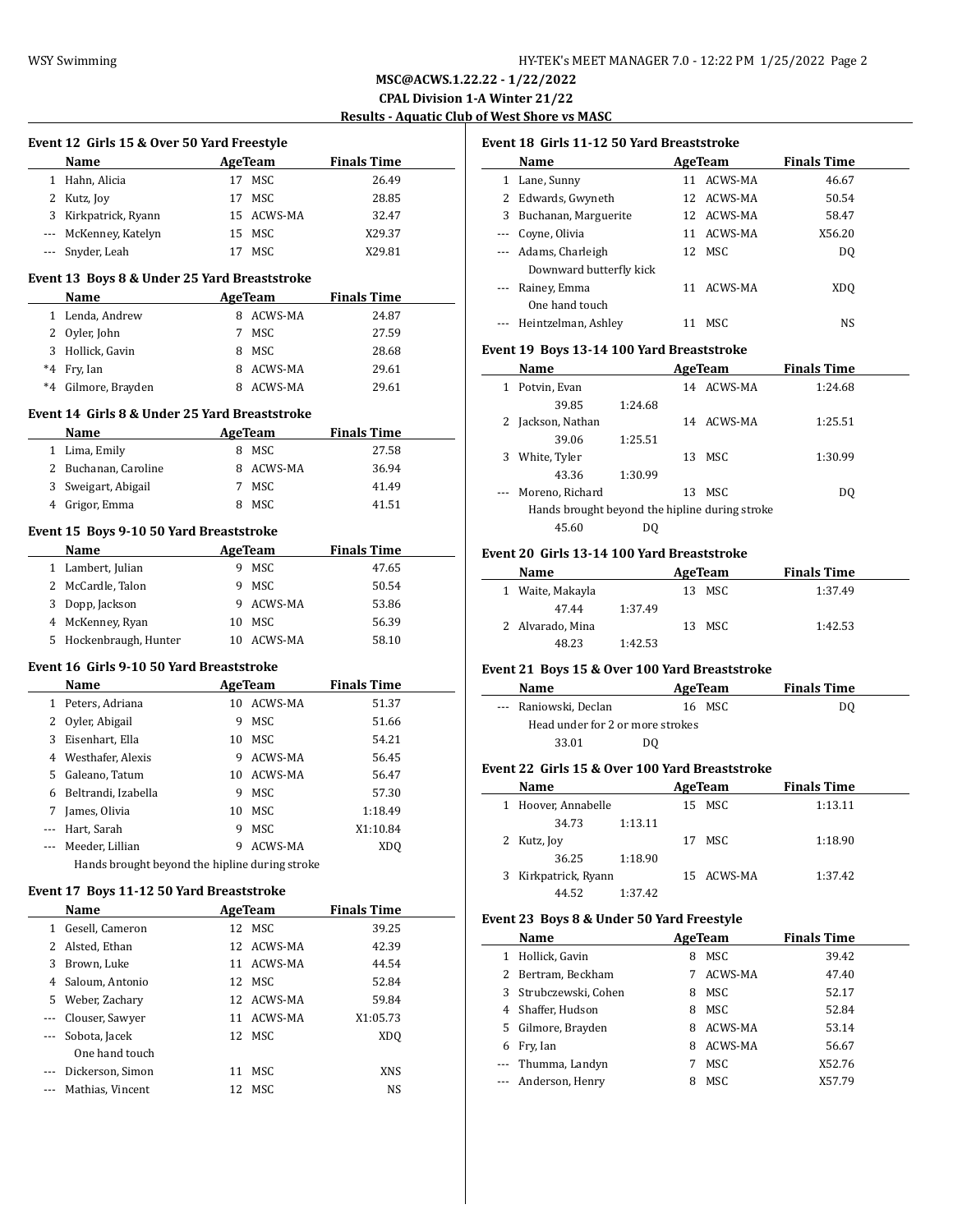$\overline{a}$ 

 $\overline{a}$ 

## **MSC@ACWS.1.22.22 - 1/22/2022 CPAL Division 1-A Winter 21/22 Results - Aquatic Club of West Shore vs MASC**

 $\overline{\phantom{0}}$ 

#### **Event 24 Girls 8 & Under 50 Yard Freestyle**

|          | Name                 |   | AgeTeam    | <b>Finals Time</b> |  |
|----------|----------------------|---|------------|--------------------|--|
|          | 1 Reed, Samantha     | 8 | MSC        | 46.03              |  |
|          | 2 Shively, Sybill    | 8 | MSC        | 47.28              |  |
|          | 3 Lima, Emily        | 8 | MSC        | 51.79              |  |
|          | 4 Buchanan, Caroline | 8 | ACWS-MA    | 1:03.81            |  |
| $\cdots$ | Grigor, Emma         | 8 | MSC        | X52.78             |  |
|          | --- McCardle, Selah  | 7 | MSC        | X57.94             |  |
|          | --- Zehring, Grace   | 8 | <b>MSC</b> | XNS                |  |

### **Event 25 Boys 9-10 100 Yard Freestyle**

|   | Name              |         |    | AgeTeam | <b>Finals Time</b> |  |
|---|-------------------|---------|----|---------|--------------------|--|
| 1 | Dopp, Jackson     |         | 9  | ACWS-MA | 1:23.60            |  |
|   | 39.12             | 1:23.60 |    |         |                    |  |
| 2 | Lambert, Julian   |         | 9  | MSC.    | 1:24.41            |  |
|   | 40.26             | 1:24.41 |    |         |                    |  |
| 3 | Makwana, Omkar    |         | 10 | MSC.    | 1:34.69            |  |
|   | 44.29             | 1:34.69 |    |         |                    |  |
|   | Burns, Hayden     |         | 9  | MSC     | X1:56.06           |  |
|   | 53.39             | 1:56.06 |    |         |                    |  |
|   | Dickerson, Elliot |         | 10 | MSC.    | NS                 |  |

### **Event 26 Girls 9-10 100 Yard Freestyle**

|   | Name                |         |    | AgeTeam    | <b>Finals Time</b> |  |  |
|---|---------------------|---------|----|------------|--------------------|--|--|
| 1 | Urey, Nora          |         |    | 10 MSC     | 1:27.05            |  |  |
|   | 40.68               | 1:27.05 |    |            |                    |  |  |
| 2 | Hart, Sarah         |         | 9  | <b>MSC</b> | 1:45.65            |  |  |
|   | 49.40               | 1:45.65 |    |            |                    |  |  |
| 3 | Beltrandi, Izabella |         | 9  | <b>MSC</b> | 1:47.81            |  |  |
|   | 49.42               | 1:47.81 |    |            |                    |  |  |
| 4 | Richcreek, Cammi    |         | 10 | ACWS-MA    | 1:49.22            |  |  |
|   | 51.36               | 1:49.22 |    |            |                    |  |  |
| 5 | Clouser, Lydia      |         | 9  | ACWS-MA    | 1:49.24            |  |  |
|   | 51.65               | 1:49.24 |    |            |                    |  |  |
| 6 | Bates, Aubrey       |         | 9  | <b>MSC</b> | 1:50.58            |  |  |
|   | 49.90               | 1:50.58 |    |            |                    |  |  |
|   | Sorge, Gracie       |         | 9  | <b>MSC</b> | X2:06.09           |  |  |
|   | 1:01.64             | 2:06.09 |    |            |                    |  |  |
|   | Galeano, Tatum      |         | 10 | ACWS-MA    | NS                 |  |  |

### **Event 27 Boys 11-12 100 Yard Freestyle**

|              | Name             |         |     | AgeTeam    | <b>Finals Time</b> |  |
|--------------|------------------|---------|-----|------------|--------------------|--|
| $\mathbf{1}$ | Alsted, Ethan    |         |     | 12 ACWS-MA | 1:10.65            |  |
|              | 33.68            | 1:10.65 |     |            |                    |  |
|              | 2 Thomas, Bryson |         |     | 12 MSC     | 1:11.91            |  |
|              | 34.09            | 1:11.91 |     |            |                    |  |
| 3            | Weber, Zachary   |         | 12  | ACWS-MA    | 1:41.67            |  |
| 4            | Gilmartin, Ryott |         |     | 11 ACWS-MA | 1:55.63            |  |
|              | 47.57            | 1:55.63 |     |            |                    |  |
| 5.           | McAllister, Owen |         | 11  | MSC.       | 2:05.47            |  |
|              | 48.70            | 2:05.47 |     |            |                    |  |
|              | Craw, Matthew    |         | 11  | ACWS-MA    | X1:51.59           |  |
|              | 52.94            | 1:51.59 |     |            |                    |  |
|              | Mathias, Vincent |         | 12. | MSC.       | NS                 |  |
|              |                  |         |     |            |                    |  |

| Event 28 Girls 11-12 100 Yard Freestyle |                        |         |    |            |                    |  |  |  |
|-----------------------------------------|------------------------|---------|----|------------|--------------------|--|--|--|
|                                         | Name                   |         |    | AgeTeam    | <b>Finals Time</b> |  |  |  |
| $\mathbf{1}$                            | Luft-Hoover, Chloe     |         |    | 11 MSC     | 1:13.34            |  |  |  |
|                                         | 35.16                  | 1:13.34 |    |            |                    |  |  |  |
|                                         | 2 Rosenberger, Lillian |         |    | 12 ACWS-MA | 1:17.54            |  |  |  |
|                                         | 36.08                  | 1:17.54 |    |            |                    |  |  |  |
| 3                                       | Coyne, Olivia          |         | 11 | ACWS-MA    | 1:24.94            |  |  |  |
|                                         | 41.29                  | 1:24.94 |    |            |                    |  |  |  |
| 4                                       | Mummert, Maren         |         |    | 12 ACWS-MA | 1:25.43            |  |  |  |
|                                         | 39.40                  | 1:25.43 |    |            |                    |  |  |  |
|                                         | --- Marshall, Kayleigh |         | 11 | ACWS-MA    | X1:47.81           |  |  |  |
|                                         | 49.42                  | 1:47.81 |    |            |                    |  |  |  |
|                                         | Rainey, Emma           |         | 11 | ACWS-MA    | XNS                |  |  |  |

### **Event 29 Boys 13-14 100 Yard Freestyle**

|   | Name              | AgeTeam |    |            | <b>Finals Time</b> |  |
|---|-------------------|---------|----|------------|--------------------|--|
| 1 | Potvin, Evan      |         |    | 14 ACWS-MA | 1:04.48            |  |
|   | 32.02             | 1:04.48 |    |            |                    |  |
|   | Jackson, Nathan   |         | 14 | ACWS-MA    | 1:09.86            |  |
|   | 33.59             | 1:09.86 |    |            |                    |  |
| 3 | Moreno, Richard   |         | 13 | MSC        | 1:27.20            |  |
|   | 43.00             | 1:27.20 |    |            |                    |  |
| 4 | Watkins, Nicholas |         |    | MSC.       | 1:32.38            |  |

#### **Event 30 Girls 13-14 100 Yard Freestyle**

| Name                            |         |     | AgeTeam | <b>Finals Time</b> |
|---------------------------------|---------|-----|---------|--------------------|
| Erikson, Carlee<br>$\mathbf{1}$ |         |     | 13 MSC  | 1:09.36            |
| 33.02                           | 1:09.36 |     |         |                    |
| 2 Waite, Makayla                |         | 13. | MSC     | 1:17.85            |
| 37.64                           | 1:17.85 |     |         |                    |
| 3 Alvarado, Mina                |         | 13. | MSC     | 1:23.56            |
| 40.19                           | 1:23.56 |     |         |                    |
| Baum, Sarah<br>$\cdots$         |         | 13  | MSC     | X1:31.97           |
| 42.90                           | 1:31.97 |     |         |                    |

### **Event 31 Boys 15 & Over 100 Yard Freestyle**

| <b>Name</b>         |         | AgeTeam |        | <b>Finals Time</b> |
|---------------------|---------|---------|--------|--------------------|
| 1 Raniowski, Declan |         |         | 16 MSC | 55.65              |
| 26.32               | 55.65   |         |        |                    |
| 2 Lauver, Ryan      |         |         | 15 MSC | 1:11.87            |
| 34.06               | 1:11.87 |         |        |                    |

### **Event 32 Girls 15 & Over 100 Yard Freestyle**

| Name     |                    |         | <b>AgeTeam</b> |            | <b>Finals Time</b> |  |
|----------|--------------------|---------|----------------|------------|--------------------|--|
| 1        | Hoover, Annabelle  |         |                | 15 MSC     | 58.08              |  |
|          | 28.25              | 58.08   |                |            |                    |  |
| 2        | Rodgers, Danielle  |         | 17             | MSC        | 58.69              |  |
|          | 28.48              | 58.69   |                |            |                    |  |
| 3        | Hahn, Alicia       |         | 17             | MSC        | 58.86              |  |
|          | 28.43              | 58.86   |                |            |                    |  |
| 4        | Edwards, Kelsie A  |         | 17             | ACWS-MA    | 1:12.39            |  |
|          | 33.88              | 1:12.39 |                |            |                    |  |
| 5.       | Kirkpatrick, Ryann |         |                | 15 ACWS-MA | 1:19.60            |  |
|          | 35.81              | 1:19.60 |                |            |                    |  |
| $\cdots$ | Snyder, Leah       |         | 17             | MSC        | X58.69             |  |
|          | 28.48              | 58.69   |                |            |                    |  |
|          | Kutz, Joy          |         | 17             | MSC        | X58.86             |  |
|          | 28.43              | 58.86   |                |            |                    |  |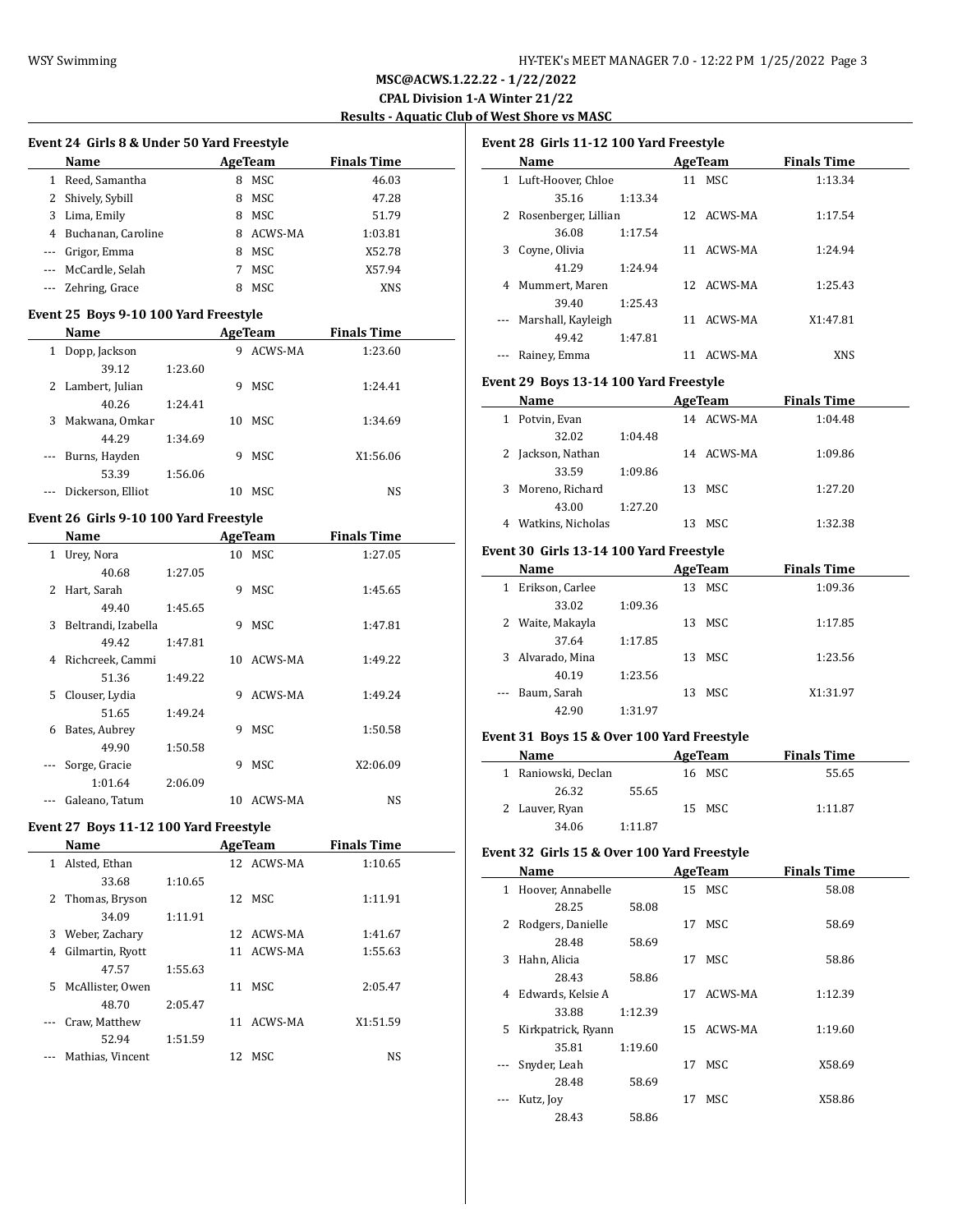**MSC@ACWS.1.22.22 - 1/22/2022 CPAL Division 1-A Winter 21/22 Results - Aquatic Club of West Shore vs MASC**

#### **(Event 32 Girls 15 & Over 100 Yard Freestyle)**

| (Event 32 Girls 15 & Over 100 Yard Freestyle) |                     |         |                |                    |  |  |  |  |  |
|-----------------------------------------------|---------------------|---------|----------------|--------------------|--|--|--|--|--|
|                                               | Name                |         | <b>AgeTeam</b> | <b>Finals Time</b> |  |  |  |  |  |
|                                               | McKenney, Katelyn   |         | 15 MSC         | X1:05.16           |  |  |  |  |  |
|                                               | 31.64               | 1:05.16 |                |                    |  |  |  |  |  |
| Event 33 Boys 8 & Under 25 Yard Backstroke    |                     |         |                |                    |  |  |  |  |  |
|                                               | Name                |         | AgeTeam        | <b>Finals Time</b> |  |  |  |  |  |
| 1.                                            | Hollick, Gavin      | 8       | <b>MSC</b>     | 22.33              |  |  |  |  |  |
| 2                                             | Bertram, Beckham    | 7       | ACWS-MA        | 23.20              |  |  |  |  |  |
| 3                                             | Lenda, Andrew       | 8       | ACWS-MA        | 25.25              |  |  |  |  |  |
| 4                                             | Anderson, Henry     | 8       | MSC            | 25.36              |  |  |  |  |  |
| 5.                                            | Strubczewski, Cohen | 8       | MSC            | 26.23              |  |  |  |  |  |
| 6                                             | Gilmore, Brayden    | 8       | ACWS-MA        | 27.28              |  |  |  |  |  |
| ---                                           | Thumma, Landyn      | 7       | <b>MSC</b>     | X29.23             |  |  |  |  |  |
| ---                                           | Shaffer, Hudson     | 8       | MSC            | X31.14             |  |  |  |  |  |
|                                               | Yagel, Owen         | 6       | MSC            | X33.02             |  |  |  |  |  |
| ---                                           | Danowski, Joseph    | 5.      | MSC            | X40.87             |  |  |  |  |  |
|                                               | Zehring, Logan      | 6       | MSC            | X59.55             |  |  |  |  |  |
|                                               |                     |         |                |                    |  |  |  |  |  |

## **Event 34 Girls 8 & Under 25 Yard Backstroke**

|          | Name                                  |    | <b>AgeTeam</b> | <b>Finals Time</b> |
|----------|---------------------------------------|----|----------------|--------------------|
| 1        | Kichline, Ella                        | 7  | MSC            | 22.84              |
| 2        | Sweigart, Abigail                     | 7  | MSC            | 24.34              |
| 3        | Reed, Samantha                        | 8  | MSC            | 25.01              |
| $---$    | McCardle, Selah                       | 7  | MSC            | X27.76             |
|          | Hoddinett, Jennifer                   | 7  | MSC            | X28.23             |
|          | McCardle, Calvary                     | 5. | MSC            | X29.90             |
| $\cdots$ | Lima, Hannah                          | 7  | MSC            | X30.06             |
|          | Dominick, Eleanor                     | 7  | MSC            | X31.21             |
|          | Zang, Ali-may                         | 7  | MSC            | X31.40             |
|          | Semanick, Olivia                      | 6  | MSC            | X39.78             |
|          | Vargas, Scarlett                      | 5. | MSC            | X42.31             |
|          | Zehring, Grace                        | 8  | MSC            | XD <sub>0</sub>    |
|          | Shoulders past vertical toward breast |    |                |                    |
|          | Bates, Adeline                        | 6  | MSC            | XNS                |

#### **Event 35 Boys 9-10 50 Yard Backstroke**

| <b>Name</b>            |    | AgeTeam    | <b>Finals Time</b> |  |
|------------------------|----|------------|--------------------|--|
| 1 Kortze, Lincoln      | 10 | MSC.       | 39.94              |  |
| 2 Hockenbraugh, Hunter |    | 10 ACWS-MA | 47.31              |  |
| 3 Makwana, Omkar       | 10 | MSC        | 55.22              |  |
| 4 Burns, Hayden        |    | MSC        | 1:06.68            |  |
| --- Saloum, Michael    | 10 | MSC.       | X1:02.08           |  |
| --- Dickerson, Elliot  |    | MSC.       | XNS                |  |

#### **Event 36 Girls 9-10 50 Yard Backstroke**

|   | <b>Name</b>            |    | AgeTeam        | <b>Finals Time</b> |  |
|---|------------------------|----|----------------|--------------------|--|
|   | Eisenhart, Ella        | 10 | MSC.           | 51.52              |  |
|   | Westhafer, Alexis      | 9  | ACWS-MA        | 54.34              |  |
| 3 | Clouser, Lydia         | 9  | <b>ACWS-MA</b> | 54.88              |  |
| 4 | Richcreek, Cammi       | 10 | ACWS-MA        | 56.81              |  |
| 5 | Bates, Aubrey          | 9  | <b>MSC</b>     | 1:01.24            |  |
| 6 | Beltrandi, Izabella    | 9  | MSC            | 1:02.48            |  |
| 7 | Kortze, Fiona          | 9  | MSC.           | 1:09.48            |  |
|   | Sorge, Gracie          | 9  | <b>MSC</b>     | X1:07.12           |  |
|   | Meeder, Lillian        | 9  | ACWS-MA        | XD <sub>0</sub>    |  |
|   | Did not finish on back |    |                |                    |  |

|   | Event 37 Boys 11-12 50 Yard Backstroke   |            |                    |
|---|------------------------------------------|------------|--------------------|
|   | Name                                     | AgeTeam    | <b>Finals Time</b> |
|   | 1 Sobota, Jacek                          | 12 MSC     | 42.86              |
|   | 2 Gilmartin, Ryott                       | 11 ACWS-MA | 45.94              |
|   | 3 Clouser, Sawyer                        | 11 ACWS-MA | 51.00              |
|   | 4 Saloum, Antonio                        | 12 MSC     | 55.40              |
|   | --- Dickerson, Simon                     | 11 MSC     | X56.04             |
|   | --- Gesell, Cameron                      | 12 MSC     | DQ                 |
|   | False start                              |            |                    |
|   | --- Craw, Matthew                        | 11 ACWS-MA | D <sub>0</sub>     |
|   | Did not finish on back                   |            |                    |
|   | --- McAllister, Owen                     | 11 MSC     | <b>XNS</b>         |
|   | Event 38 Girls 11-12 50 Yard Backstroke  |            |                    |
|   | Name                                     | AgeTeam    | <b>Finals Time</b> |
|   | 1 Adams, Charleigh                       | 12 MSC     | 35.10              |
|   | 2 Mummert, Maren                         | 12 ACWS-MA | 43.20              |
|   | 3 Rosenberger, Lillian                   | 12 ACWS-MA | 43.70              |
|   | 4 Coyne, Olivia                          | 11 ACWS-MA | 47.15              |
|   | --- McCurdy, Elizabeth                   | 11 ACWS-MA | X44.53             |
|   | --- Buchanan, Marguerite                 | 12 ACWS-MA | X56.04             |
|   | --- Luft-Hoover, Chloe                   | 11 MSC     | DQ                 |
|   | False start                              |            |                    |
|   | --- Marshall, Kayleigh                   | 11 ACWS-MA | XDQ                |
|   | Not on back off wall                     |            |                    |
|   | --- Heintzelman, Ashley                  | 11 MSC     | NS                 |
|   | Event 39 Boys 13-14 100 Yard Backstroke  |            |                    |
|   | Name                                     | AgeTeam    | <b>Finals Time</b> |
| 1 | Trimmer, Aidan                           | 14 ACWS-MA | 1:17.90            |
|   | 37.89<br>1:17.90                         |            |                    |
|   | 2 White, Tyler                           | 13 MSC     | 1:23.43            |
|   | 38.97<br>1:23.43                         |            |                    |
|   | Watkins, Nicholas                        | 13 MSC     | D <sub>0</sub>     |
|   | Multiple strokes past vertical at turn   |            |                    |
|   | 59.29<br>D <sub>0</sub>                  |            |                    |
|   | Moreno, Richard                          | 13 MSC     | DQ                 |
|   | Multiple strokes past vertical at turn   |            |                    |
|   | 53.95<br>DO.                             |            |                    |
|   | Event 40 Girls 13-14 100 Yard Backstroke |            |                    |
|   | Name                                     | AgeTeam    | <b>Finals Time</b> |
|   | 1 Alvarado, Mina                         | 13 MSC     | 1:34.70            |
|   | 47.33<br>1:34.70                         |            |                    |
| 2 | Baum, Sarah                              | 13 MSC     | 1:57.55            |
|   | 56.96<br>1:57.55                         |            |                    |

#### **Event 41 Boys 15 & Over 100 Yard Backstroke**

| Name           |         | AgeTeam | <b>Finals Time</b> |
|----------------|---------|---------|--------------------|
| 1 Grew, Nathan |         | 15 MSC  | 1:06.78            |
| 33.29          | 1:06.78 |         |                    |

# **Event 42 Girls 15 & Over 100 Yard Backstroke**

| Name                |         | AgeTeam | <b>Finals Time</b> |
|---------------------|---------|---------|--------------------|
| 1 Grew Amber        | 17      | MSC.    | 1:10.43            |
| 34.81               | 1:10.43 |         |                    |
| 2 Rodgers, Danielle |         | 17 MSC  | 1:11.31            |
| 35.19               | 1:11.31 |         |                    |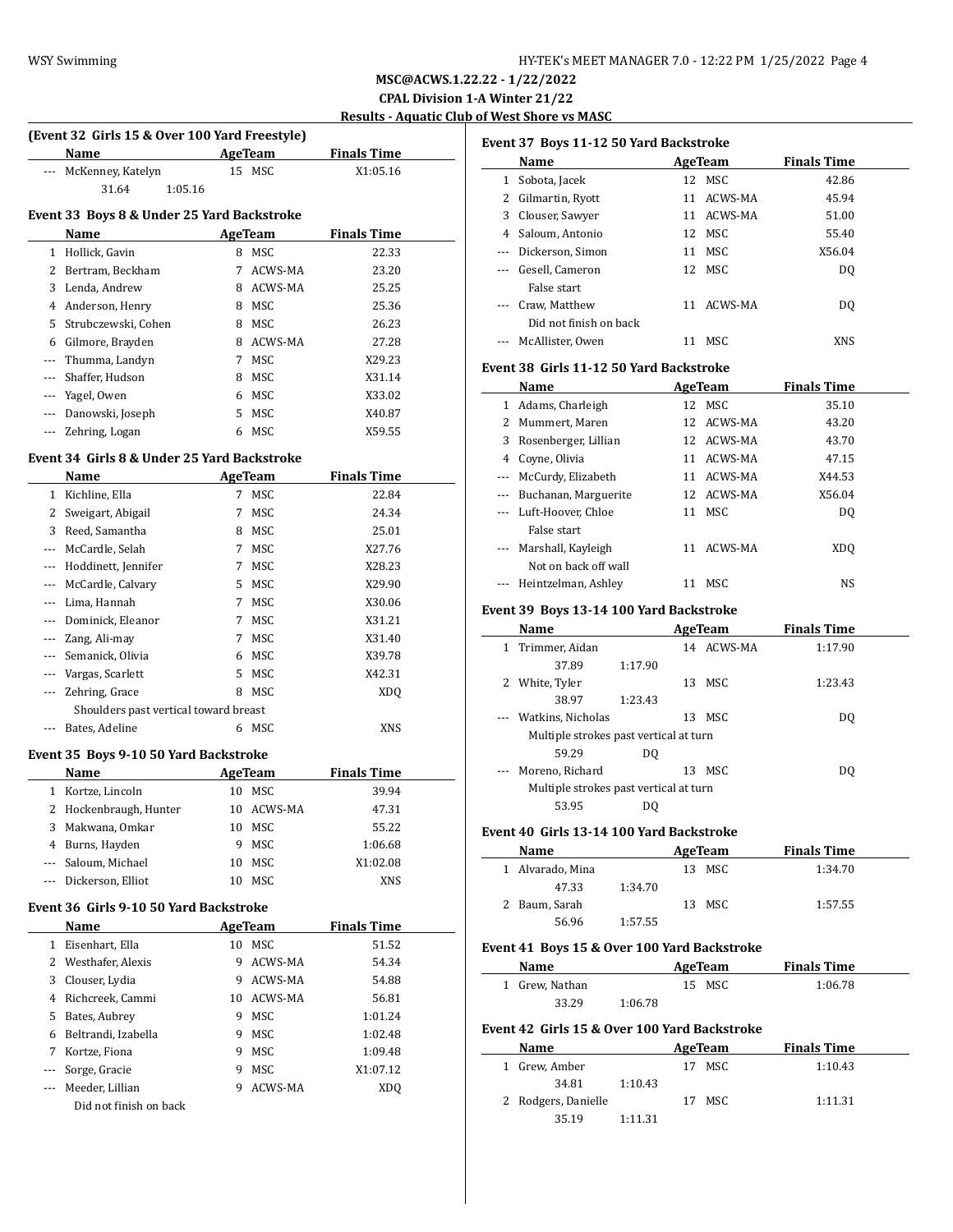| HY-TEK's MEET MANAGER 7.0 - 12:22 PM  1/25/2022  Page 5 |  |  |  |
|---------------------------------------------------------|--|--|--|
|---------------------------------------------------------|--|--|--|

|   | <b>WSY Swimming</b>                            |                |                    | HY-TEK's MEET MANAGER 7.0 - 12:22 PM 1/25/2022 Page 5                           |
|---|------------------------------------------------|----------------|--------------------|---------------------------------------------------------------------------------|
|   |                                                |                |                    | MSC@ACWS.1.22.22 - 1/22/2022                                                    |
|   |                                                |                |                    | <b>CPAL Division 1-A Winter 21/22</b>                                           |
|   |                                                |                |                    | <b>Results - Aquatic Club of West Shore vs MASC</b>                             |
|   | (Event 42 Girls 15 & Over 100 Yard Backstroke) |                |                    | 17 ACWS-MA<br>3 Edwards, Kelsie A<br>1:33.57                                    |
|   | Name                                           | AgeTeam        | <b>Finals Time</b> | 40.13<br>1:33.57                                                                |
|   | 3 Edwards, Kelsie A                            | 17 ACWS-MA     | 1:27.07            | Event 54 Girls 8 & Under 100 Yard IM                                            |
|   | 40.91<br>1:27.07                               |                |                    | <b>Finals Time</b><br>Name<br>AgeTeam                                           |
|   | Event 43 Boys 8 & Under 25 Yard Butterfly      |                |                    | 1:51.02<br>1 Kichline, Ella<br>7 MSC                                            |
|   | Name                                           | AgeTeam        | <b>Finals Time</b> | 7 MSC<br>--- Sweigart, Abigail<br>DQ                                            |
|   | 1 Oyler, John                                  | 7 MSC          | 26.95              | Hands brought beyond the hipline during stroke - breast                         |
|   |                                                |                |                    | --- Grigor, Emma<br>8 MSC<br>DQ                                                 |
|   | Event 44 Girls 8 & Under 25 Yard Butterfly     |                |                    | One hand touch - breast                                                         |
|   | Name                                           | <b>AgeTeam</b> | <b>Finals Time</b> |                                                                                 |
|   | 1 Lima, Emily                                  | 8 MSC          | 29.77              | Event 55 Boys 9-10 100 Yard IM                                                  |
|   | 2 Reed, Samantha                               | 8 MSC          | 31.73              | <b>AgeTeam</b><br><b>Finals Time</b><br>Name                                    |
|   | --- Semanick, Olivia                           | 6 MSC          | <b>XDQ</b>         | 1 McCardle, Talon<br>9 MSC<br>1:32.13                                           |
|   | Arms underwater recovery                       |                |                    | 43.93<br>1:32.13                                                                |
|   | --- Shively, Sybill                            | 8 MSC          | DQ                 | 2 Lambert, Julian<br>9 MSC<br>1:34.40                                           |
|   | Non-simultaneous arms                          |                |                    | 44.11<br>1:34.40                                                                |
|   | Event 45 Boys 9-10 50 Yard Butterfly           |                |                    | 3 McKenney, Ryan<br>10 MSC<br>1:39.33                                           |
|   | Name                                           | <b>AgeTeam</b> | <b>Finals Time</b> | 46.23<br>1:39.33                                                                |
|   | 1 Kortze, Lincoln                              | 10 MSC         | 42.80              | Event 56 Girls 9-10 100 Yard IM                                                 |
|   | 2 McCardle, Talon                              | 9 MSC          | 42.87              | <b>Finals Time</b><br>AgeTeam<br>Name                                           |
|   | 3 McKenney, Ryan                               | 10 MSC         | 43.01              | 10 MSC<br>1 Urey, Nora<br>1:41.42                                               |
|   |                                                |                |                    | 44.94<br>1:41.42                                                                |
|   | Event 46 Girls 9-10 50 Yard Butterfly          |                |                    | 9 MSC<br>2 Oyler, Abigail<br>1:49.47                                            |
|   | Name                                           | AgeTeam        | <b>Finals Time</b> | 52.42<br>1:49.47                                                                |
|   | 1 Urey, Nora                                   | 10 MSC         | 43.87              | --- Galeano, Tatum<br>10 ACWS-MA<br>NS                                          |
|   | 2 Oyler, Abigail                               | 9 MSC          | 54.01              |                                                                                 |
|   | --- Peters, Adriana                            | 10 ACWS-MA     | DQ                 | Event 57 Boys 11-12 100 Yard IM                                                 |
|   | Scissors kick                                  |                |                    | AgeTeam<br><b>Finals Time</b><br>Name                                           |
|   | Event 47 Boys 11-12 50 Yard Butterfly          |                |                    | 1 Kichline, Eli<br>11 MSC<br>1:16.85                                            |
|   | Name                                           | <b>AgeTeam</b> | <b>Finals Time</b> | 36.48<br>1:16.85                                                                |
|   | 1 Gesell, Cameron                              | 12 MSC         | 32.09              | 2 Alsted, Ethan<br>12 ACWS-MA<br>1:21.96                                        |
|   | 2 Kichline, Eli                                | 11 MSC         | 33.15              | 38.93<br>1:21.96<br>3 Thomas, Bryson<br>12 MSC<br>1:30.96                       |
| 3 | Thomas, Bryson                                 | 12 MSC         | 42.16              |                                                                                 |
|   | 4 Brown, Luke                                  | 11 ACWS-MA     | 42.53              | 46.40<br>1:30.96<br>--- Mathias, Vincent<br>12 MSC<br><b>NS</b>                 |
|   |                                                |                |                    |                                                                                 |
|   | Event 48 Girls 11-12 50 Yard Butterfly         |                |                    | <b>Event 58 Girls 11-12 100 Yard IM</b>                                         |
|   | Name                                           | <b>AgeTeam</b> | <b>Finals Time</b> | AgeTeam<br>Name<br><b>Finals Time</b>                                           |
|   | 1 Edwards, Gwyneth                             | 12 ACWS-MA     | 42.87              | 1 Adams, Charleigh<br>12 MSC<br>1:20.05                                         |
|   | 2 Mummert, Maren                               | 12 ACWS-MA     | 49.86              | 36.78<br>1:20.05                                                                |
|   |                                                |                |                    | 11 ACWS-MA<br>1:29.33<br>2 Lane, Sunny                                          |
|   | Event 49 Boys 13-14 100 Yard Butterfly         |                |                    | 41.20<br>1:29.33                                                                |
|   | Name                                           | <b>AgeTeam</b> | <b>Finals Time</b> | 3 McCurdy, Elizabeth<br>11 ACWS-MA<br>1:37.64                                   |
|   | 1 Trimmer, Aidan                               | 14 ACWS-MA     | 1:17.25            | 45.80<br>1:37.64                                                                |
|   | 36.06<br>1:17.25                               |                |                    | 4 Buchanan, Marguerite<br>12 ACWS-MA<br>1:58.17                                 |
|   | Event 51 Boys 15 & Over 100 Yard Butterfly     |                |                    | 59.75<br>1:58.17                                                                |
|   | <b>Name</b>                                    | <b>AgeTeam</b> | <b>Finals Time</b> | <b>Event 60 Girls 13-14 200 Yard IM</b>                                         |
|   | 1 Wetherhold, Andrew                           | 17 MSC         | 58.46              |                                                                                 |
|   | 27.24<br>58.46                                 |                |                    | AgeTeam<br><b>Finals Time</b><br>Name<br>1 Erikson, Carlee<br>13 MSC<br>2:55.06 |
|   |                                                |                |                    |                                                                                 |
|   | Event 52 Girls 15 & Over 100 Yard Butterfly    |                |                    | 34.12<br>1:18.66<br>2:13.71<br>2:55.06                                          |
|   | Name                                           | <b>AgeTeam</b> | <b>Finals Time</b> |                                                                                 |
|   | 1 Hahn, Alicia                                 | 17 MSC         | 1:11.61            |                                                                                 |
|   | 32.47<br>1:11.61                               |                |                    |                                                                                 |
|   | 2 Grew, Amber                                  | 17 MSC         | 1:14.15            |                                                                                 |
|   | 35.13<br>1:14.15                               |                |                    |                                                                                 |

|                                        | <u>f West Shore vs MASC</u>                                                                                                                                                                                                   |         |    |                   |                    |  |  |
|----------------------------------------|-------------------------------------------------------------------------------------------------------------------------------------------------------------------------------------------------------------------------------|---------|----|-------------------|--------------------|--|--|
|                                        | 3 Edwards, Kelsie A<br>40.13                                                                                                                                                                                                  | 1:33.57 |    | 17 ACWS-MA        | 1:33.57            |  |  |
|                                        | Event 54  Girls 8 & Under 100 Yard IM                                                                                                                                                                                         |         |    |                   |                    |  |  |
|                                        | Name                                                                                                                                                                                                                          |         |    | AgeTeam           | <b>Finals Time</b> |  |  |
|                                        | 1 Kichline, Ella                                                                                                                                                                                                              |         |    | 7 MSC             | 1:51.02            |  |  |
|                                        | --- Sweigart, Abigail                                                                                                                                                                                                         |         |    | 7 MSC             | DQ                 |  |  |
|                                        | Hands brought beyond the hipline during stroke - breast                                                                                                                                                                       |         |    |                   |                    |  |  |
|                                        | --- Grigor, Emma                                                                                                                                                                                                              |         |    | 8 MSC             | DQ                 |  |  |
|                                        | One hand touch - breast                                                                                                                                                                                                       |         |    |                   |                    |  |  |
|                                        |                                                                                                                                                                                                                               |         |    |                   |                    |  |  |
|                                        | Event 55 Boys 9-10 100 Yard IM<br>Name                                                                                                                                                                                        |         |    | <b>AgeTeam</b>    | <b>Finals Time</b> |  |  |
|                                        | 1 McCardle, Talon                                                                                                                                                                                                             |         |    | 9 MSC             | 1:32.13            |  |  |
|                                        | 43.93                                                                                                                                                                                                                         | 1:32.13 |    |                   |                    |  |  |
|                                        | 2 Lambert, Julian                                                                                                                                                                                                             |         |    | 9 MSC             | 1:34.40            |  |  |
|                                        | 44.11                                                                                                                                                                                                                         | 1:34.40 |    |                   |                    |  |  |
|                                        | 3 McKenney, Ryan                                                                                                                                                                                                              |         |    | 10 MSC            | 1:39.33            |  |  |
|                                        | 46.23                                                                                                                                                                                                                         | 1:39.33 |    |                   |                    |  |  |
|                                        |                                                                                                                                                                                                                               |         |    |                   |                    |  |  |
| Event 56  Girls 9-10 100 Yard IM       |                                                                                                                                                                                                                               |         |    |                   |                    |  |  |
|                                        | Name                                                                                                                                                                                                                          |         |    | AgeTeam           | <b>Finals Time</b> |  |  |
|                                        | 1 Urey, Nora                                                                                                                                                                                                                  |         |    | 10 MSC            | 1:41.42            |  |  |
|                                        | 44.94                                                                                                                                                                                                                         | 1:41.42 |    |                   |                    |  |  |
|                                        | 2 Oyler, Abigail                                                                                                                                                                                                              |         | 9  | MSC               | 1:49.47            |  |  |
|                                        | 52.42                                                                                                                                                                                                                         | 1:49.47 |    |                   |                    |  |  |
| --- Galeano, Tatum<br>10 ACWS-MA<br>NS |                                                                                                                                                                                                                               |         |    |                   |                    |  |  |
|                                        | <b>Event 57 Boys 11-12 100 Yard IM</b>                                                                                                                                                                                        |         |    |                   |                    |  |  |
|                                        | Name                                                                                                                                                                                                                          |         |    | AgeTeam           | <b>Finals Time</b> |  |  |
|                                        | 1 Kichline, Eli                                                                                                                                                                                                               |         |    | 11 MSC            | 1:16.85            |  |  |
|                                        | 36.48                                                                                                                                                                                                                         | 1:16.85 |    |                   |                    |  |  |
|                                        | 2 Alsted, Ethan                                                                                                                                                                                                               |         |    | 12 ACWS-MA        | 1:21.96            |  |  |
|                                        | 38.93                                                                                                                                                                                                                         | 1:21.96 |    |                   |                    |  |  |
| 3                                      | Thomas, Bryson                                                                                                                                                                                                                |         | 12 | MSC               | 1:30.96            |  |  |
|                                        | 46.40                                                                                                                                                                                                                         | 1:30.96 |    |                   |                    |  |  |
| ---                                    | Mathias, Vincent                                                                                                                                                                                                              |         |    | 12 MSC            | <b>NS</b>          |  |  |
|                                        | Event 58  Girls 11-12 100 Yard IM                                                                                                                                                                                             |         |    |                   |                    |  |  |
|                                        | Name                                                                                                                                                                                                                          |         |    | <b>AgeTeam</b>    | <b>Finals Time</b> |  |  |
|                                        | 1 Adams, Charleigh                                                                                                                                                                                                            |         |    | 12 MSC            | 1:20.05            |  |  |
|                                        | 36.78                                                                                                                                                                                                                         | 1:20.05 |    |                   |                    |  |  |
|                                        | 2 Lane, Sunny                                                                                                                                                                                                                 |         |    | 11 ACWS-MA        | 1:29.33            |  |  |
|                                        | 41.20                                                                                                                                                                                                                         | 1:29.33 |    |                   |                    |  |  |
|                                        | 3 McCurdy, Elizabeth                                                                                                                                                                                                          |         |    | 11 ACWS-MA        | 1:37.64            |  |  |
|                                        | 45.80                                                                                                                                                                                                                         | 1:37.64 |    |                   |                    |  |  |
|                                        | 4 Buchanan, Marguerite                                                                                                                                                                                                        |         |    | 12 ACWS-MA        | 1:58.17            |  |  |
|                                        | 59.75                                                                                                                                                                                                                         | 1:58.17 |    |                   |                    |  |  |
|                                        |                                                                                                                                                                                                                               |         |    |                   |                    |  |  |
|                                        | Event 60  Girls 13-14 200 Yard IM                                                                                                                                                                                             |         |    |                   |                    |  |  |
|                                        |                                                                                                                                                                                                                               |         |    | AgeTeam           | <b>Finals Time</b> |  |  |
|                                        | Name and the same state of the state of the state of the state of the state of the state of the state of the state of the state of the state of the state of the state of the state of the state of the state of the state of |         |    |                   |                    |  |  |
|                                        | 1 Erikson, Carlee<br>34.12                                                                                                                                                                                                    | 1:18.66 |    | 13 MSC<br>2:13.71 | 2:55.06<br>2:55.06 |  |  |